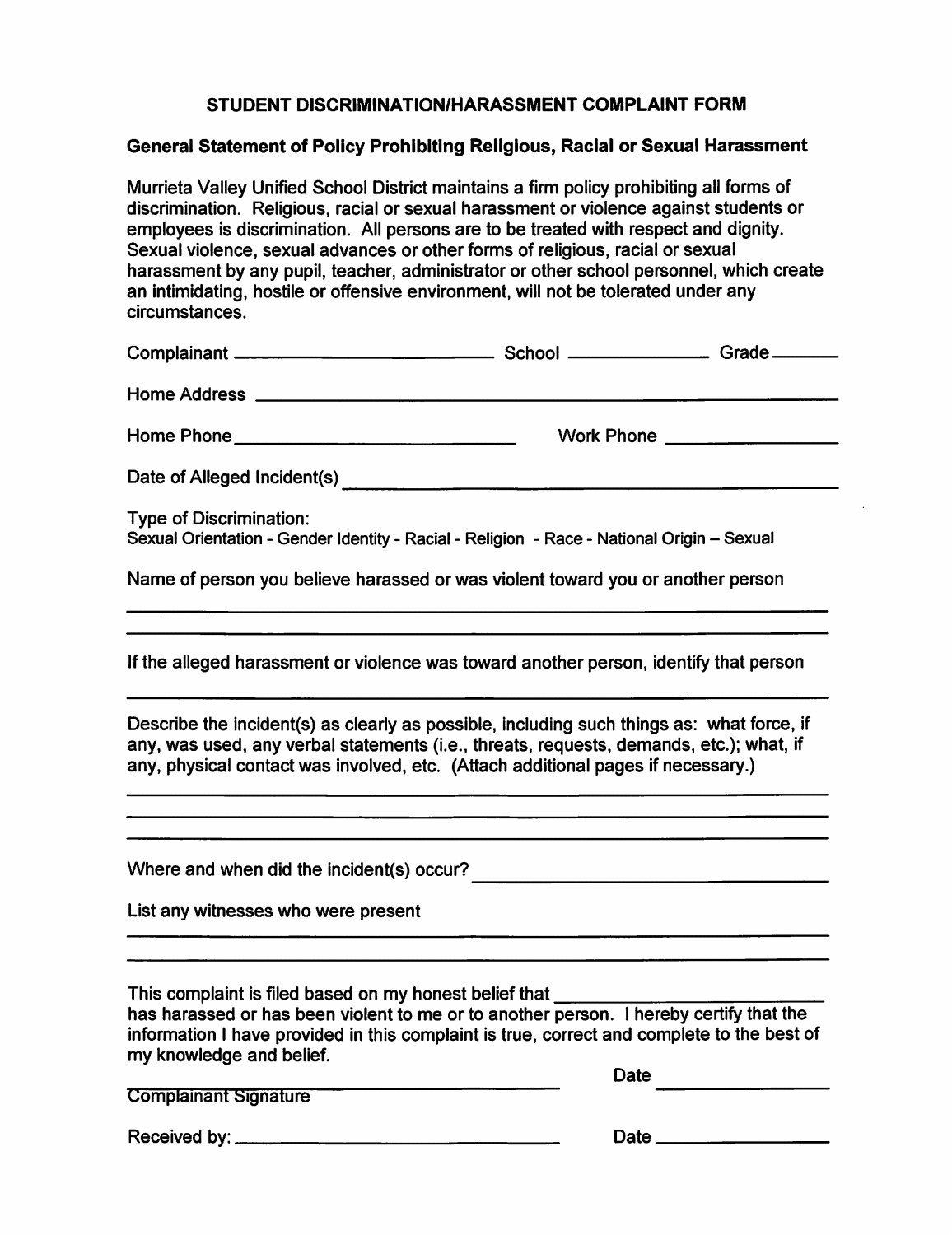# **Uniform Complaint Procedures Williams Settlement Form**

#### **For Education Code Section 35186 Complaints**

Education Code (EC} Section 35186 created a procedure for the filing of complaints concerning deficiencies related to instructional materials, conditions of facilities that are not maintained in a clean or safe manner or in good repair, and teacher vacancy or misassignment. The complaint and response are public documents as provided by statute. Complaints may be filed anonymously. However, if you wish to receive a response to your complaint, you must provide the following contact information.

Response requested: □ Yes □ No<br>Name: (Optional) Name: (Optional) \_\_\_\_\_\_\_\_\_ Mailing Address: \_\_\_\_\_\_\_\_\_\_\_\_\_\_\_\_\_\_

Phone Number: (Optional) Day: example and the second service of the Evening: example and the second service of the service of the service of the service of the service of the service of the service of the service of the se

# **Issue of complaint (please check all that apply):**

#### **1. Textbooks and Instructional Materials**

- □ A pupil, including an English learner, does not have standards-aligned textbooks or instructional materials or state-adopted or district-adopted textbooks or other required instructional materials to use in class.
- □ A pupil does not have access to textbooks or instructional materials to use at home or after school. This does not require two sets of textbooks or instructional materials for each pupil.
- □ Textbooks or instructional materials are in poor or unusable condition, have missing pages, or are unreadable due to damage.
- □ A pupil was provided photocopied sheets from only a portion of a textbook or instructional materials to address a shortage of textbooks or instructional materials.

# 2. Facility **Conditions**

- □ A condition poses an urgent or emergency threat to the health or safety of students or staff, including: gas leaks, nonfunctioning heating, ventilation, fire sprinklers or air-conditioning systems, electrical power failure, major sewer line stoppage, major pest or vermin infestation, broken windows or exterior doors or gates that will not lock and that pose a security risk, abatement of hazardous materials previously undiscovered that pose an immediate threat to pupils or staff, structural damage creating a hazardous or uninhabitable condition, and any other emergency conditions the school district determines appropriate.
- □ A school restroom has not been maintained or cleaned regularly, is not fully operational, or has not been stocked at all times with toilet paper, soap, and paper towels or functional hand dryers.
- □ The school has not kept all restrooms open during school hours when pupils are not in classes, and has not kept a sufficient number of restrooms open during school hours when pupils are in classes.

# **3. Teacher Vacancy or Misassignment**

- □ Teacher vacancy -A semester begins and a teacher vacancy exists. (A teacher vacancy is a position to which a single designated certificated employee has not been assigned at the beginning of the year for an entire year or, if the position is for a one-semester course, a position to which a single designated certificated employee has not been assigned at the beginning of a semester for an entire semester.)
- □ Teacher misassignment A teacher who lacks credentials or training to teach English learners is assigned to teach a class with more than 20 percent English learner pupils in the class.
- □ Teacher misassignment -A teacher is assigned to teach a class for which the teacher lacks subject matter competency. Date of Problem: \_\_\_\_\_\_\_\_\_\_\_\_\_\_\_\_\_\_\_\_\_\_\_\_\_\_\_\_\_\_\_\_\_\_\_\_

Location of Problem (School Name, Address, and Room Number or Location):\_\_\_\_\_\_\_\_\_\_\_\_\_\_\_\_

Course or Grade Level and Teacher Name: Letture and Teacher Name:

Please describe the issue of your complaint in detail. You may attach additional pages if necessary to fully describe the situation.

Please file this complaint at the following location:

(Principal or the designee of the district superintendent and address)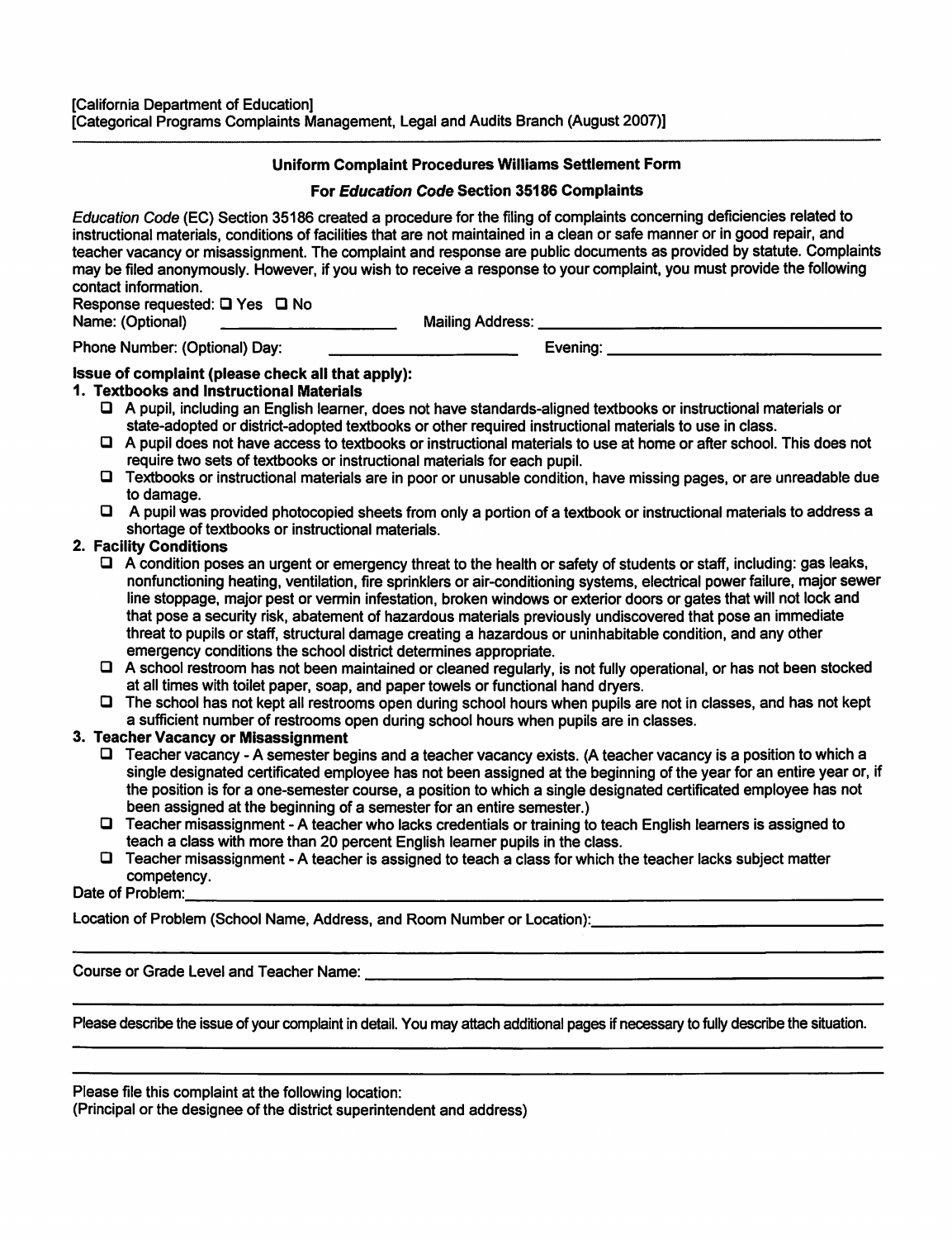# **AB 1575 COMPLAINT FORM**

(Uniform Complaint Procedures for complaints filed under California Education Code Section 49013)

Anyone may use this form to file a complaint regarding a "pupil fee" that is required for participation in an educational activity offered by a California public school, as defined in California Education Code Section 49010. After completing this form, file it with the School Principal. If the Principal does not have sufficient authority to fix the problem, he or she will forward this form to the appropriate school district official for resolution.

# ► **Do you want to receive a copy of the written response to your complaint?**

 $\Box$  Yes, I request a copy of the written response to my complaint.

--------------- -------------- Name: Address:

City & Zip Code: \_\_\_\_\_\_\_\_\_\_\_Phone Number (optional):.\_\_\_\_\_\_\_\_

 $\Box$  No, I do not request a copy of the written response. I am filing this complaint anonymously.

► I **request Immediate action to address the Imposition ofthe following pupil fees:** *Please check all that apply and provide supporting details (attach additional pages if needed).* 

(Please note that the remedy must be provided to all affected pupils, parents, and guardians per California Education Code Section 49013.)

# I. **Fees Charged for Registration or Participation:**

 $\Box$  A fee was charged as a condition for registration for school or classes

 $\Box$  A fee was charged as a condition for participation in a class or extracurricular activity (whether or not the activity or class is compulsory, elective, or for course credit)

**Description of the fee:** include (1) the school, class or extracurricular activity for which the registration or participation fee was charged, (2) details regarding how the fee requirement was communicated, and (3) the total amount of the fee.

# II. **Security Deposits or Other Payments for Materials or Equipment:**

 $\Box$  A security deposit or other payment was required to obtain materials or equipment, including, but not limited to, a lock, locker, book, class apparatus, musical instrument, uniform, etc.

**Description of the payment:** include (1) the class or extracurricular activity, (2) details regarding how the security deposit or other payment requirement was communicated, (3) the item of equipment or material for which a deposit or payment was required, and (4) the total amount of the deposit or payment. *\_\_\_\_\_\_\_\_\_\_\_\_\_\_\_\_\_\_(cont. on next page)*